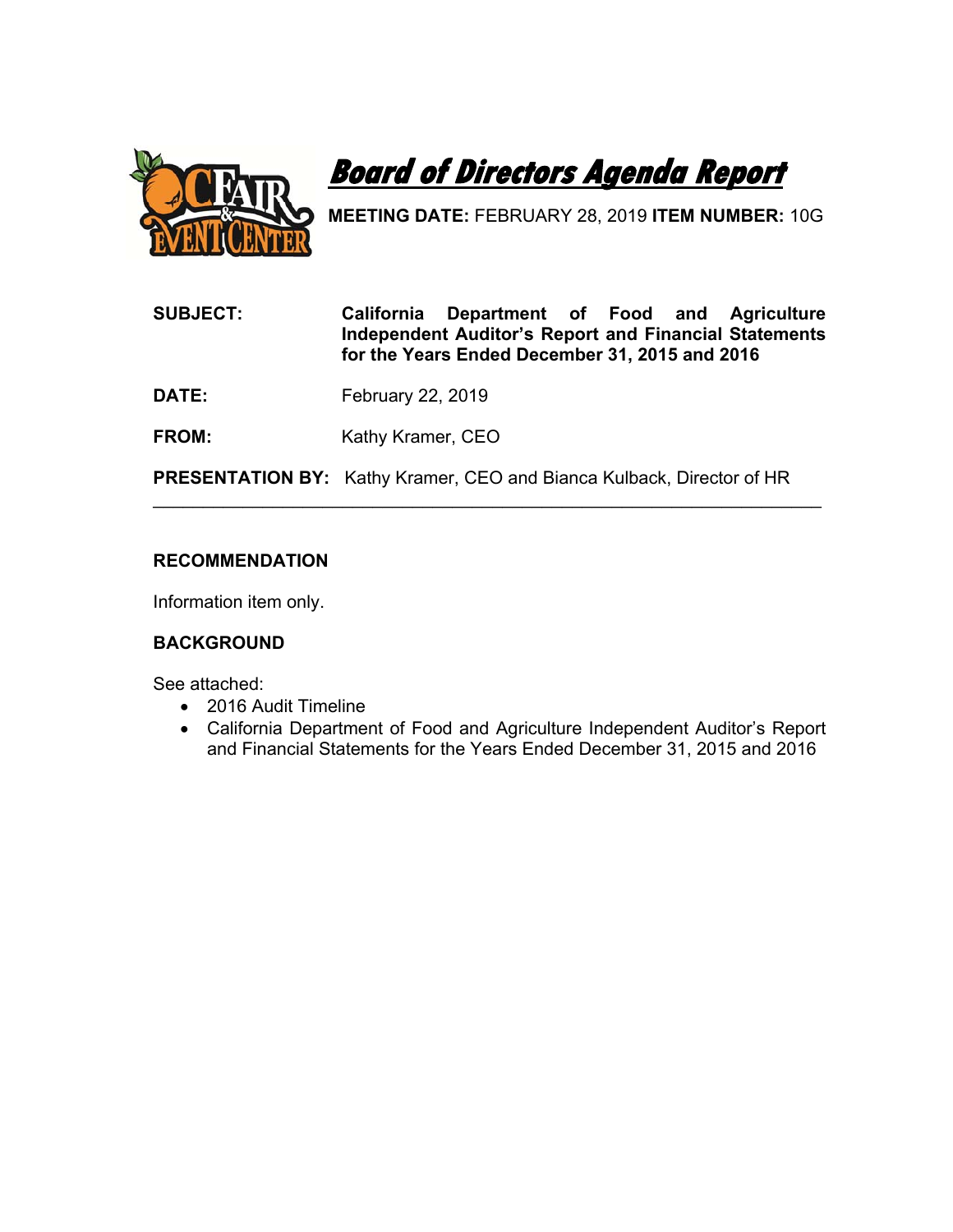# 32<sup>nd</sup> DAA 2016 Audit Timeline

# **April 27, 2017**

The CDFA Audit team conducted the 2016 audit in April of 2017. As a part of their onsite audit and normal protocol in their audit procedures, they hold an audit exit meeting with staff and the current Board Chair at the conclusion of their onsite audit. This audit exit meeting was held on April 27, 2017 with CEO, VP of Finance, Director of Finance, and Board Chair at the time, Nick Berardino.

The employee separation agreement was discussed as part of the audit finding and the CDFA auditor indicated that this finding would remain an open item and needed to be discussed in more detail with his supervisor.

## **January 16, 2018**

CEO received email from CDFA auditor indicating that CDFA auditor's office leadership was in consultation with CDFA legal about the preliminary draft of the Management Report (audit report), and that they had a few more questions about the employee separation agreement.

## **January 24, 2018**

CEO responded to CDFA auditor asking to schedule a call to discuss questions regarding the employee separation agreement. CEO and Director of HR provided information via phone to CDFA auditor.

## **February 16, 2018**

Director of HR sent an email to CDFA auditor advising that she had contacted CalHR as requested by the CDFA auditor during the January  $24<sup>th</sup>$  call, and CalHR indicated they would not approve the separation agreement because they were not involved in negotiating the terms of the agreement and would not approve it after the fact. In addition, the Director of HR indicated that she did not have any additional information regarding the employee separation agreement and they should move forward in closing the audit report.

# **April 11, 2018**

CEO received an email from CDFA auditor indicating they were ready to move forward scheduling the 2017 audit as long as 32<sup>nd</sup> DAA agreed to have the contracting policies (AB 2490) approved by the Board of Directors before July of 2018. The CDFA auditor also indicated that during a meeting with his supervisor that they were going to change the status of one of the reportable 2016 audit items:

The reportable item initially was presented as ‐

# **"Lack of Written Contracting Policies and Procedures**"

They were going to change it to ‐

# "**Internal Control Weaknesses in Contracting Policies and Procedures** "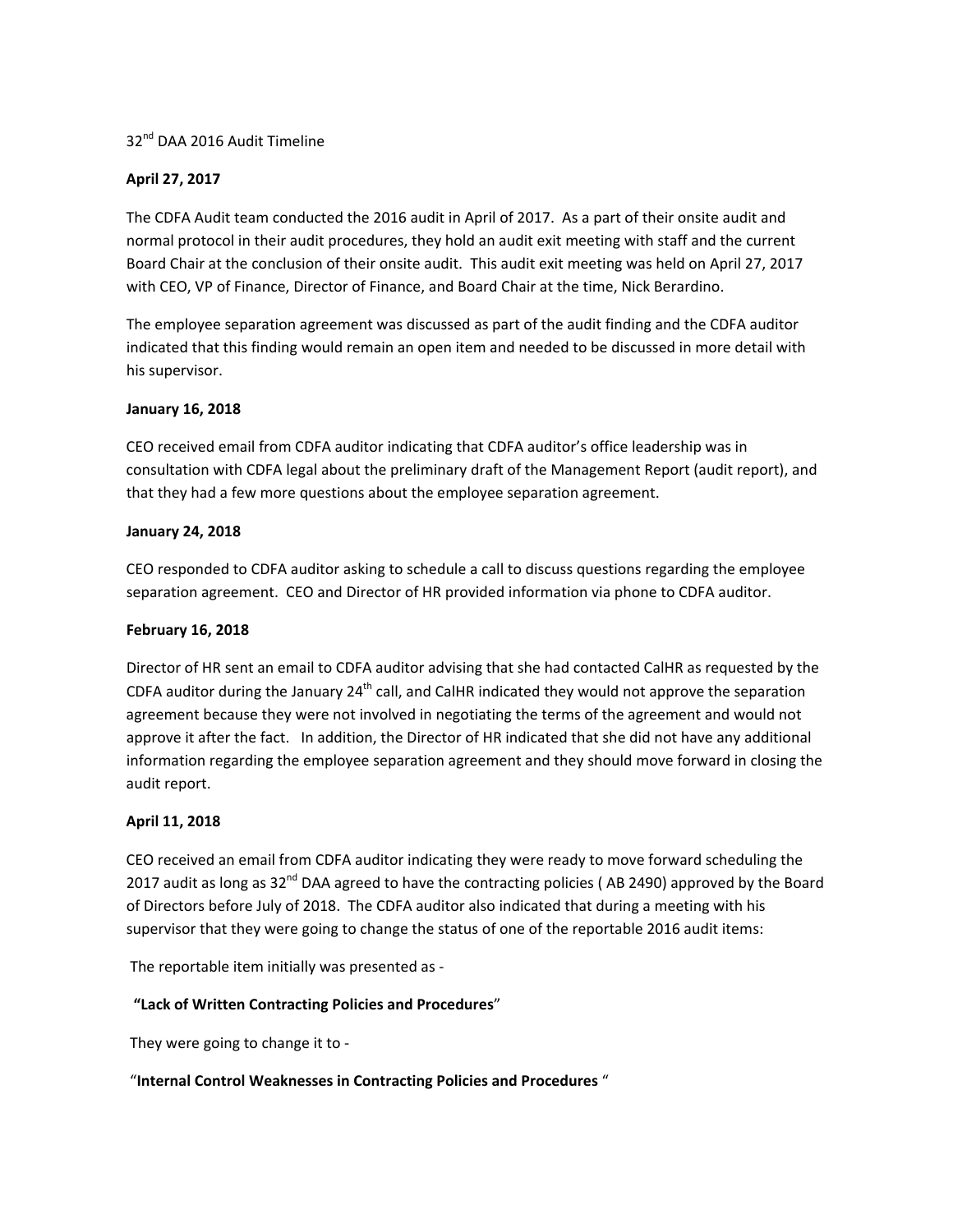## **April 28, 2018**

We received MANAGEMENT REPORT #17‐018 from the CDFA auditor

Their findings were indicated on pages  $1 - 5$  of the 2016 audit report

Page 3 ‐ REPORTABLE CONDITIONS

Overpayment to a Fair Employee

Internal Control Weaknesses in Contracting Policies and Procedures

This information was provided to Board Chair at the time Barbara Bagneris, CEO, VP of Finance and Director of HR.

# **May 23, 2018**

Upon receipt of these findings, the 32<sup>nd</sup> DAA drafted and sent a letter to CDFA auditor in response to the audit report findings. The letter was signed by the CEO and the Board Chair at the time, Barbara Bagneris.

# **May 24, 2018**

At the May 2018 32<sup>nd</sup> DAA's Board of Directors Meeting staff presented "Adoption of California State Assembly Bill/Contracting Policies and Procedures (AB2490)" as an action item to the Board of Directors. It was approved by the 32<sup>nd</sup> DAA Board of Directors at the May 2018 meeting. A copy of the board action item was sent to CDFA auditor for verification.

## **September 13, 2018**

CEO received email from CDFA auditor to update the status of the 2016 audit report, he indicated it was being reviewed by CalHR before it could be finalized.

# **October 2018**

The 32<sup>nd</sup> DAA received two copies of the 2016 audit report, one addressed to the CEO and the other to Barbara Bagneris, Board Chair at the time. This MANAGEMENT REPORT #17‐018 contained an updated response from CDFA ‐ "CDFA EVALUATION OF RESPONSE" (page 10 in the audit report).

1. CDFA acknowledged that the 32<sup>nd</sup> DAA in the future would follow CalHR's rules and regulations going forward for any employee settlement agreement. (This was highlighted by the 32 $^{nd}$  DAA in the response letter dated May 23 $^{rd}$  to CDFA auditor) "In the future, the  $32^{nd}$  DAA will seek CalHR approval prior to entering into any employee separation agreements."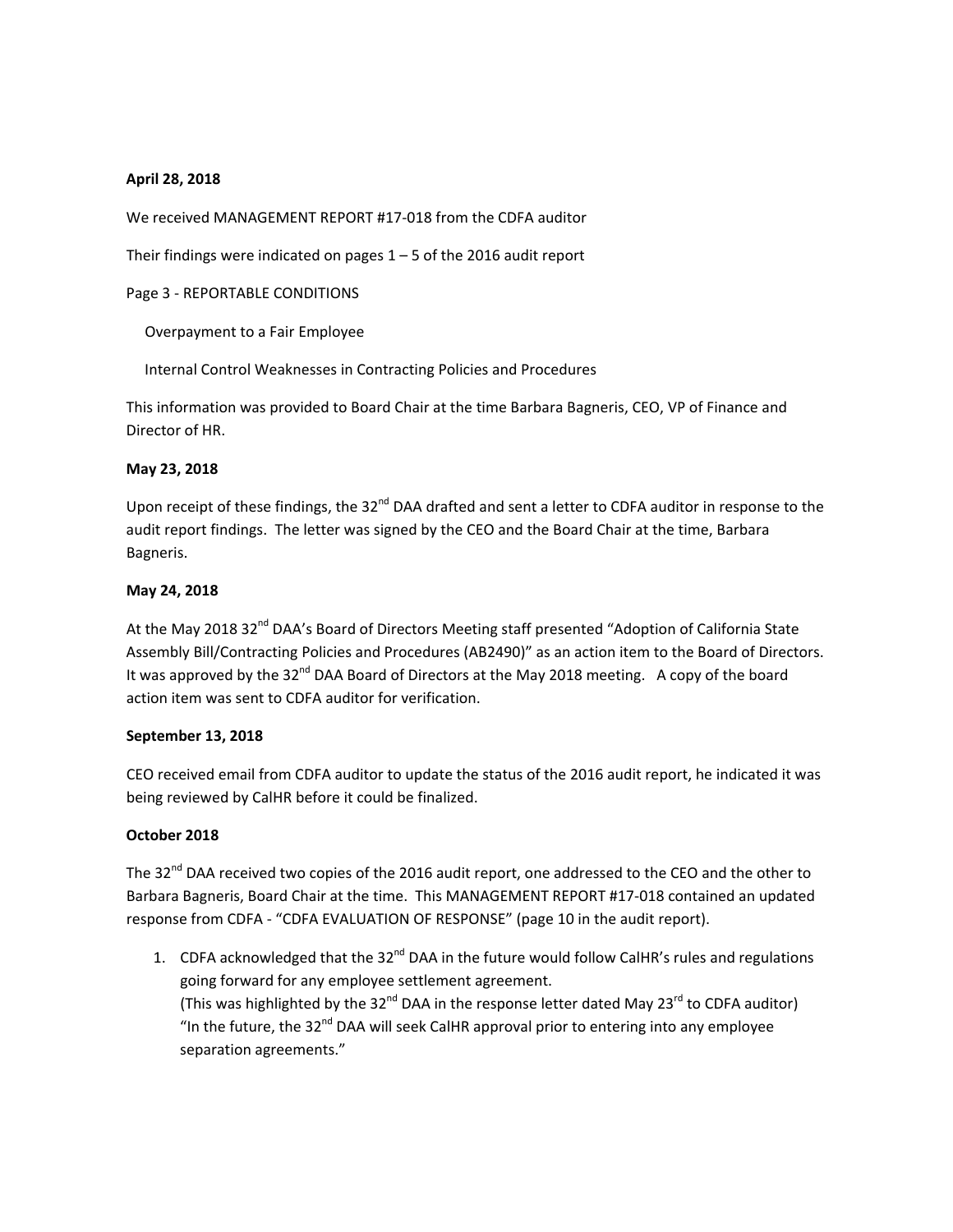2. CalHR Legal Division concluded that despite its illegality, the 32<sup>nd</sup> DAA likely cannot void the contract and recover the amount paid to the employee. CalHR does agree that 32<sup>nd</sup> DAA should contact CalPERS to determine if an adjustment is necessary for the eight months of service accrued under the employee separation agreement.

Upon receipt of the final MANAGEMENT REPORT #17‐018 in October of 2018, staff advised board leadership that they would contact CalPERS to discuss the audit findings and any action CalPERS would require to satisfy the audit findings. At this time, is was only a recommendation by CDFA auditor as to contact CalPERS .

32<sup>nd</sup> DAA's HR Staff contacted CalPERS:

# **November 13, 2018**

32<sup>nd</sup> DAA's HR Representative contacted CalPERS Representative (left a voice message)

## **November 19, 2018**

HR Representative emailed CalPERS Representative regarding audit report of employee overpayment

#### **November 21, 2018**

CalPERS Representative replied to HR Representative's email

#### **November 28, 2018**

HR Representative spoke to CalPERS Representative regarding employee overpayment, discussed the matter and provided CalPERS with a copy of the Employee Separation Agreement

#### **November 29, 2018**

CalPERS ordered the 32nd DAA to proceed with the employee's payroll adjustment reversing the 8 months of service credit accrued. CalPERS representative stated that the agreement was placed on file.

## **December 03, 2018**

The 32<sup>nd</sup> DAA Accounting Department was not able to proceed with adjustment in "my CalPERS" system, due to the employee's "retirement status"

## **December 04, 2018**

HR Representative changed status in "myCalPERS" system and the 32<sup>nd</sup> DAA Accounting Department proceeded with payroll adjustments. Retiree was notified by HR

## **December 15, 2018**

CalPERS notified HR Representative that the adjustments were keyed into their system